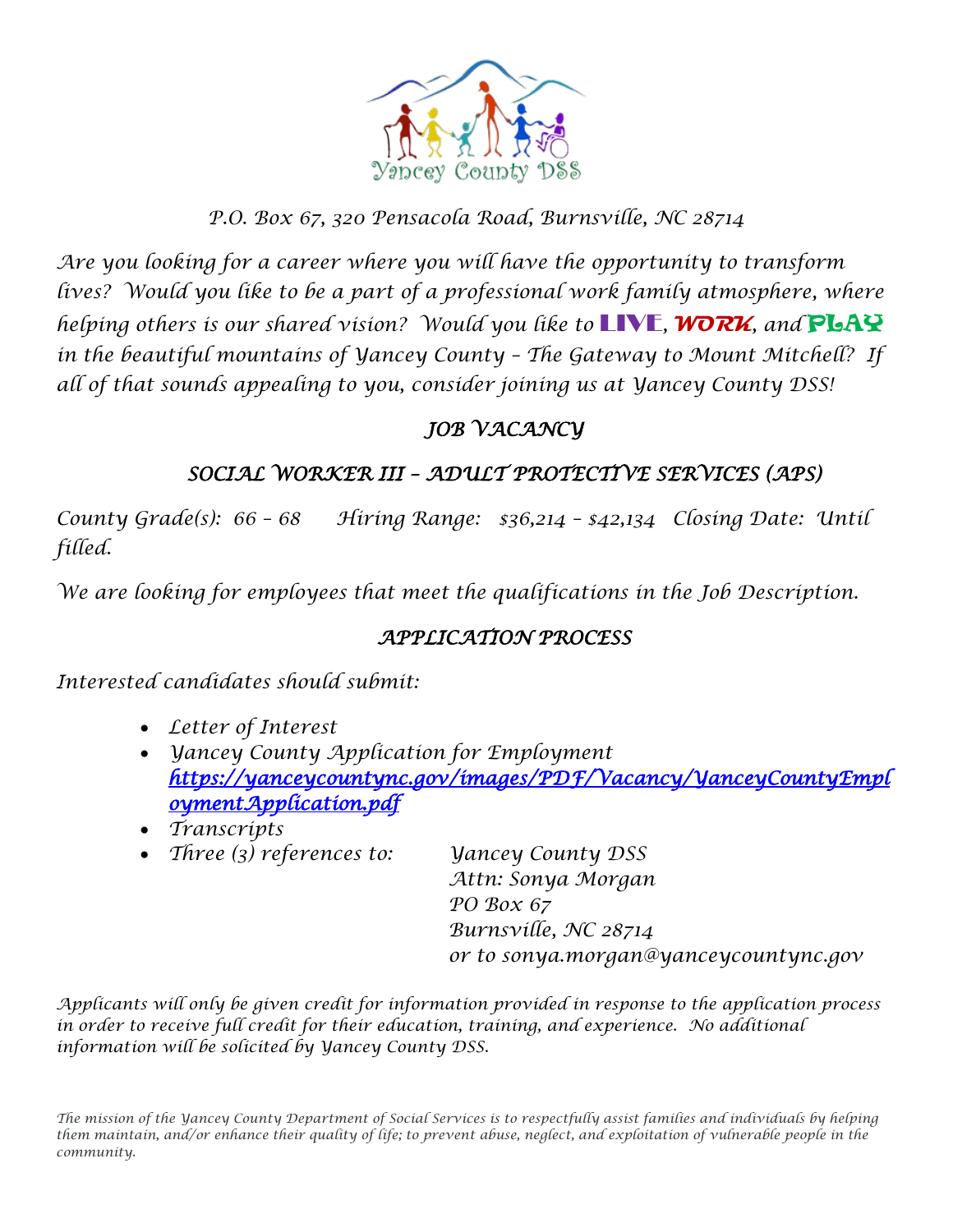# *Social Worker III - APS*

# *Job Description*

### **DESCRIPTION OF RESPONSIBILITIES AND DUTIES:**

This position is in the Adult Service unit and is 1 of 4 positions. The focus of this position will be to take on the majority of APS reports and outreach cases. Each worker is required multiple areas including: Intake, Evaluation, Guardianship. These are mandated services which do not require the adult's permission. Also, these workers have responsibility to help the client find services through referrals and working closely with other community agencies such as the hospitals and other facilities.

Conducting activities necessary to determine whether a disabled adult has been abused, neglected or exploited, and is in need of protective services, and to assess what services are needed to prevent further mistreatment. Unsuccessful efforts to locate the adult are included as part of the evaluation process. Evaluation includes making the case decision determining capacity to consent, and activities related to obtaining service authorization either from the client or the court. It includes the services of lawyers to represent the agency where court action is necessary to protect the adult. When an APS petition has been filed, it includes the time until court authorization is obtained. If the need for protective services is not substantiated, referrals to any available and appropriate agency or community resources are included as thorough evaluation activities. Documentation of the evaluation, of authorization for services, of the distribution of required notices, as well as termination of adult protective services in situations where the report is unsubstantiated or service authorization was not obtained are part of this activity.

The provision of services, as part of a service plan, when the need for protective services has been substantiated. Such services include arranging for the provision of and assisting individuals and their relatives or caretakers in utilizing appropriate services and community resources; conducting quarterly reviews if the case remains open for services; and documenting in the client record the services provided. Includes the services of lawyers to represent the agency where court action is necessary. Includes the case termination decision when the goals in the protective services plan have been met, the client's situation has stabilized, and/or there is no longer a need for protective services. Also includes time involved in transferring the case for other agency services or additional community services prior to termination.

Other non-mandated services provided are Representative Payee and Case Management. Workers work with the client to ensure that they can stay independent and in the least restrictive placement without suffering Abuse, Neglect or Exploitation.

#### RECRUITMENT STANDARDS

#### Knowledge, Skills, and Abilities:

### **Required Minimum Training:**

- Master's degree in social work from an accredited school of social work; or
- Bachelor's degree in social work from an accredited school of social work and one year directly related experience; or

*The mission of the Yancey County Department of Social Services is to respectfully assist families and individuals by helping them maintain, and/or enhance their quality of life; to prevent abuse, neglect, and exploitation of vulnerable people in the community.*